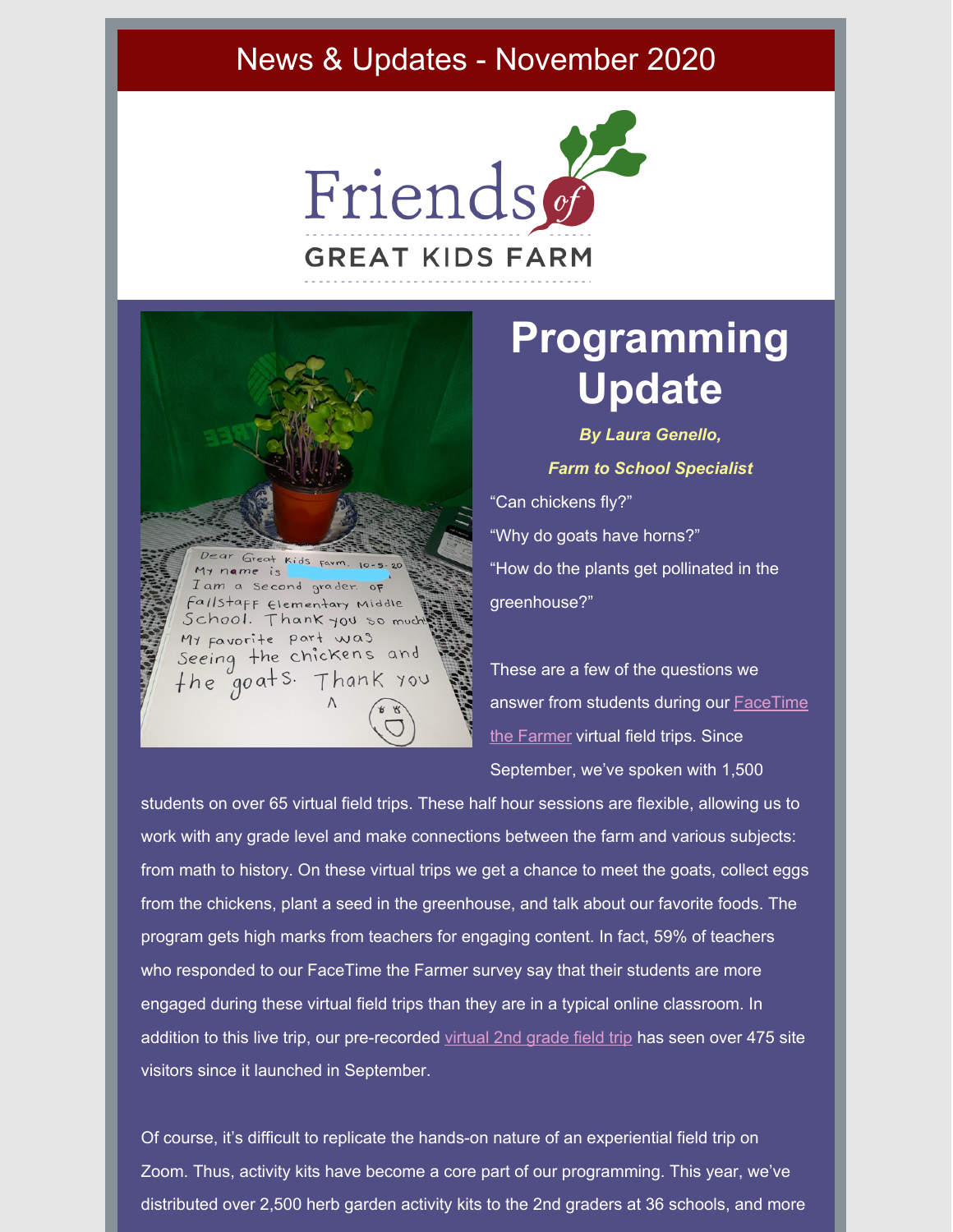kits go out every week. We're grateful to an incredible team of volunteers who have been instrumental in assembling and delivering these kits. Our goal: to deliver kits to all 6,000 2nd grade students this year. In addition to these simple seed planting kits, our team is working on more sophisticated kits that explore topics like aquaponics (raising fish and plants together), vermicompost (composting with worms), and indoor mushroom growing. We hope to distribute these kits to older students in school green teams and clubs. While we have funding for some vermicompost kits, we are seeking additional funds for aquaponics and mushroom growing kits so that we can meet the demand of over 20 teachers who have requested these kits for their students.

We're incorporating both these approaches, virtual learning and activity kits, into the plans for our 2nd African American Foodways Summit this winter. This event will build off the foundation of the summit we held on the same theme for high school students last February, but instead, it will take place online, with students receiving materials that they can use to complete hands-on activities at home.

Finally, we continue to explore new ways to reach students. We just launched a new ["](https://www.facebook.com/friendsofgreatkidsfarm/live)goat [storytime"](https://www.facebook.com/friendsofgreatkidsfarm/live) program in which we read a picture book not to a room full of students, but to a barn full of goats. We broadcast these readings on Facebook Live, so that students and families can tune in. Although we don't have students visiting in person, the farm has plenty of activity these days with teams of volunteers assembling kits, plans being laid for the new outdoor classroom space, student interns helping out on weekends, and staff leading virtual field trips.

#### Visit us [online!](http://www.friendsgkf.org)

[Donate](https://app.etapestry.com/onlineforms/FriendsofGreatKidsFarm/onlinegiving.html) **[PayPal](https://www.paypal.com/donate/?cmd=_s-xclick&hosted_button_id=R72TZC4Q9GUGA&source=url)** 

## **Farmer's Notes**

#### *By James Koval, Farm Manager*

The stream that runs through the woods at Great Kids Farm is such a wonderful asset. We have it featured it in our 2<sup>nd</sup> grade field trips to teach students about the importance of water and aquatic life. We also offer 9<sup>th</sup> grade students the opportunity to do their MWEE trips onsite to do water quality tests and hands-on experiments.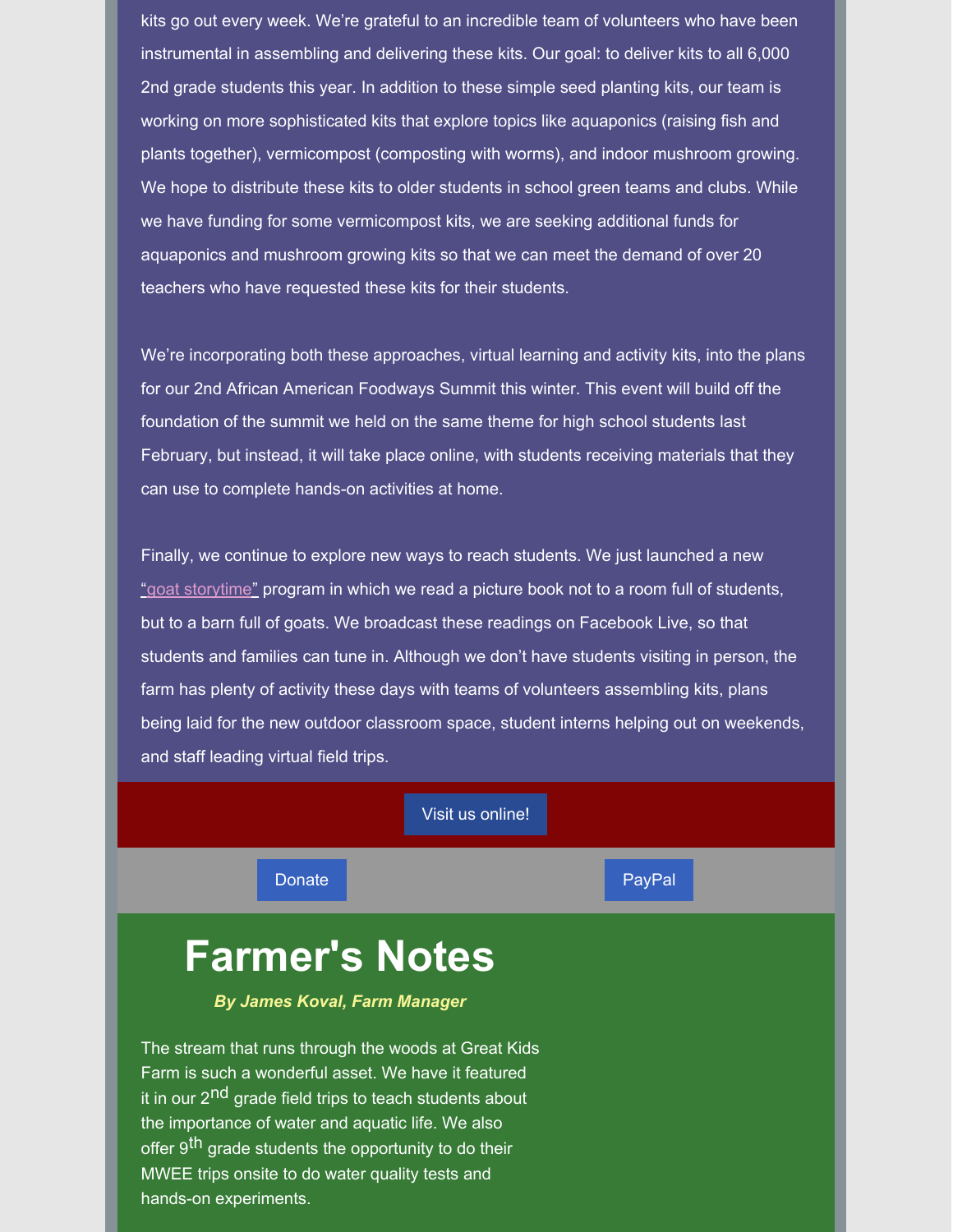While we have some trails established and maintained, there is still lots of work left to do to make a more welcoming and accessible space. We have been steadily clearing pathways from the main trail to the stream. The goal is to have a series of access points to the stream. These will allow students to get to their testing sites with ease and will hopefully encourage more trips in the future. We will also build a gathering space along the driveway that can be used to deliver instruction, house materials, and offer shelter.



Below is a simple map of the current and future trail system in the woods. By spring 2021, we will have a

series of access points on the stream and new trails. We are excited for students to return to the farm to enjoy all the improvements!



# NG G TUESDAY

Credit: givingtuesday.org

## **Giving Tuesday 2020**

As you're considering where you would like to make a donation during this year's Giving Tuesday campaign on December 1st, please consider Friends of Great Kids Farm. Donations will be applied to our fundraising for the Jill Wrigley Memorial Outdoor Classroom Project. The urgency of this project has been enhanced by COVID and the